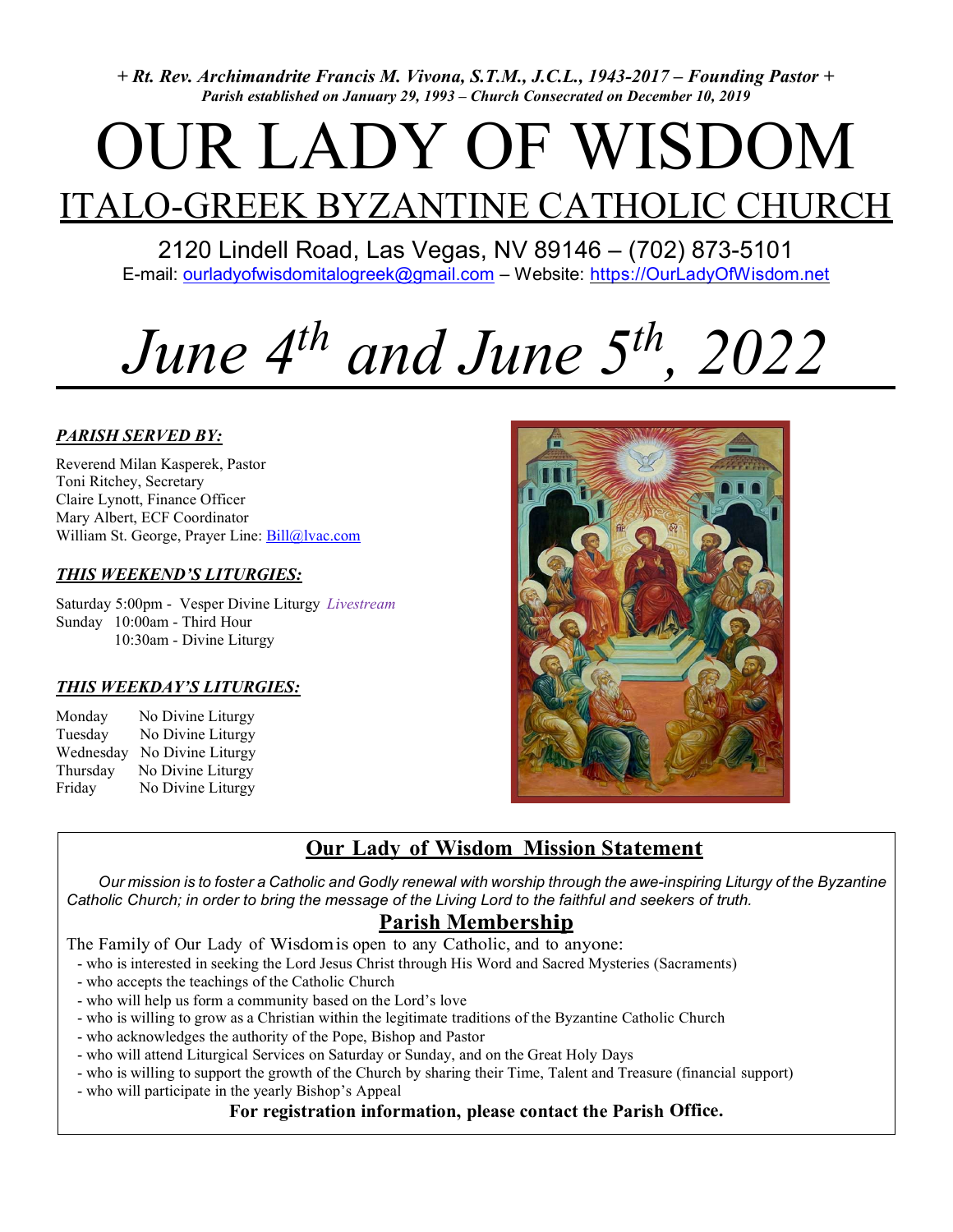| LITURGICAL SCHEDULE FOR THE WEEK                                                                                                                                                                                                         |                                                                                                                                                                                                                     |
|------------------------------------------------------------------------------------------------------------------------------------------------------------------------------------------------------------------------------------------|---------------------------------------------------------------------------------------------------------------------------------------------------------------------------------------------------------------------|
| Saturday, June 4th - Our Venerable Father Metrophanes<br>11:00am 5th All Souls Saturday Liturgy with Panachida<br>5:00pm Vesper Divine Liturgy Livestream<br><b>Intention: +Fr. Francis White</b><br>Readings: Acts 28:1-31; Jn 21:15-25 | 4th - Our Venerable Father Metrophanes, Patriarch of<br>Constantinople, suffered imprisonment in the persecution under<br>Diocletian, Emperor. He died A.D. 325, in the reign of Constantine<br>the Great, Emperor. |
| <b>Sunday, June 5th - PENTACOST SUNDAY</b><br>10:00am Third Hour<br>10:30am Divine Liturgy                                                                                                                                               | 5th - St. Dorotheus, Priest-Martyr, Bishop of Tyre, suffered<br>banishment under Julian the Apostate A.D. 362, being 107 years of<br>Age                                                                            |
| <b>Intention: People of Our Lady of Wisdom</b><br>Reading: Acts 2:1-11; Jn 7:37-52 & 8:12                                                                                                                                                | 6th- Our Venerable Father, Bessarion, Wonderworker. Because<br>of his virtues and miracles, the Greek writers compare him with<br>Moses, Elias, and others of the Prophets. He is thought to have died              |
| Monday, June 6th - PENTECOST MONDAY<br><b>No Divine Liturgy</b><br>Readings: Eph 5:8b-19; Mt 18:10-20                                                                                                                                    | before A.D. 400. - Venerable Hilarion, the "Newer," monk in<br>Dalmatia. He suffered exile for his resistance to the Iconoclasts. He<br>died A.D. 864.                                                              |
| Tuesday, June 7 <sup>th</sup> - St. Theodotus, Priest-Martyr<br><b>No Divine Liturgy</b><br>Readings: Rom 1:1-7 & 13-17; Mt 4:25-5:12                                                                                                    | 7th- St. Theodotus, Priest-Martyr, Bishop of Ancyra.<br>"Wonderworker" was cruelly tortured to death for the Faith.                                                                                                 |
| Wednesday, June 8 <sup>th</sup> - Translation of the Relics of St. Theodore the<br><b>Great Martyr.</b>                                                                                                                                  | 8th– Translation of the Relics of St. Theodore the Great Martyr.<br>(For the other Feast of this Saint, see the 8th day of February) — Our<br>Holy Father, Ephrem, Patriarch of Antioch.                            |
| <b>No Divine Liturgy</b><br>Readings: Rom 1:18-27; Mt 5:20-26<br>Thursday, June 9th - Our Holy Father Cyril, Archbishop of                                                                                                               | 9th- Our Holy Father Cyril, Archbishop of Alexandria. (For the<br>other Feast of this Saint, see the 18th day of January) - SS. Thecla,<br>Martha, and Mary, Martyrs, suffered in Persia A.D. 315, in the           |
| Alexandria<br><b>No Divine Liturgy</b>                                                                                                                                                                                                   | reign of the Emperor Constantine.                                                                                                                                                                                   |
| Readings: Rom 1:28-2:9; Mt 5:27-32<br>Friday, June 10th - St. Timothy, Priest-Martyr, Bishop of Prusia                                                                                                                                   | 10th- St. Timothy, Priest-Martyr, Bishop of Prusia in Bithynia<br>(Asia Minor), suffered death in the persecution under Julian the<br>Apostate, A.D. 362. - Alexander and Antonina, Martyrs.                        |
| <b>No Divine Liturgy</b><br>Readings: Rom 2:14-29; Mt 5:33-41                                                                                                                                                                            | 11th-SS. Bartholomew and Barnabas, Apostles. Bartholomew is<br>thought by many to be Nathaniel the "Israelite without guile" of St.                                                                                 |
| Saturday, June 11 <sup>th</sup> - SS. Bartholomew and Barnabas, Apostles<br>5:00pm Vesper Divine Liturgy Livestream<br><b>Intention: Ernest C Waco</b>                                                                                   | John's Gospel. He suffered death in Greater Armenia. His relics are<br>enshrined in his church in Rome (Confer August 25). Barnabas was<br>one of the SS. Seventy disciples. He labored with St. Paul of Antioch.,  |
| Readings: Acts 11:19-26 & 29-30; Lk 10:16-21<br>Sunday, June 12th - SUNDAY OF ALL SAINTS                                                                                                                                                 | Seleucia, etc., and is said to have been stoned to death by the Jews on<br>the Isle of Cyprus.                                                                                                                      |
| 10:00am Third Hour<br>10:30am Divine Liturgy<br><b>Intention: People of Our Lady of Wisdom</b><br>Reading: Heb 11:32-12:2a; Mt 10:32-33,37-38 & 19:27-30                                                                                 | 12th-Our Venerable Father, Onuphrius the Great, Hermit, lived<br>alone for 60 years in the desert of Thebes. He died about A.D. 345, in<br>the reign of Constantius. - Our Venerable Father, Peter of Athos.        |
|                                                                                                                                                                                                                                          | <b>Glory to Jesus Christ!</b>                                                                                                                                                                                       |
|                                                                                                                                                                                                                                          | <b>Glory to Him Forever!</b>                                                                                                                                                                                        |

### PENTECOST SUNDAY – June 5, 2022

"Whoever follows me will not walk in the darkness but will have the light of life." The Holy Spirit is our light of life. The Church is strengthened by those servants filled with the Spirit, whose life of prayer and service brings light and life to the world. Is the Holy Spirit guiding you to this life as a priest, deacon, monk or nun? Call the Vocations Office at 206-329-9219 or email:: vocations@ephx.org

Services will be Livestream according to the bulletin. Please go to our website for the Livestream links at https://ourladyofwisdom.net